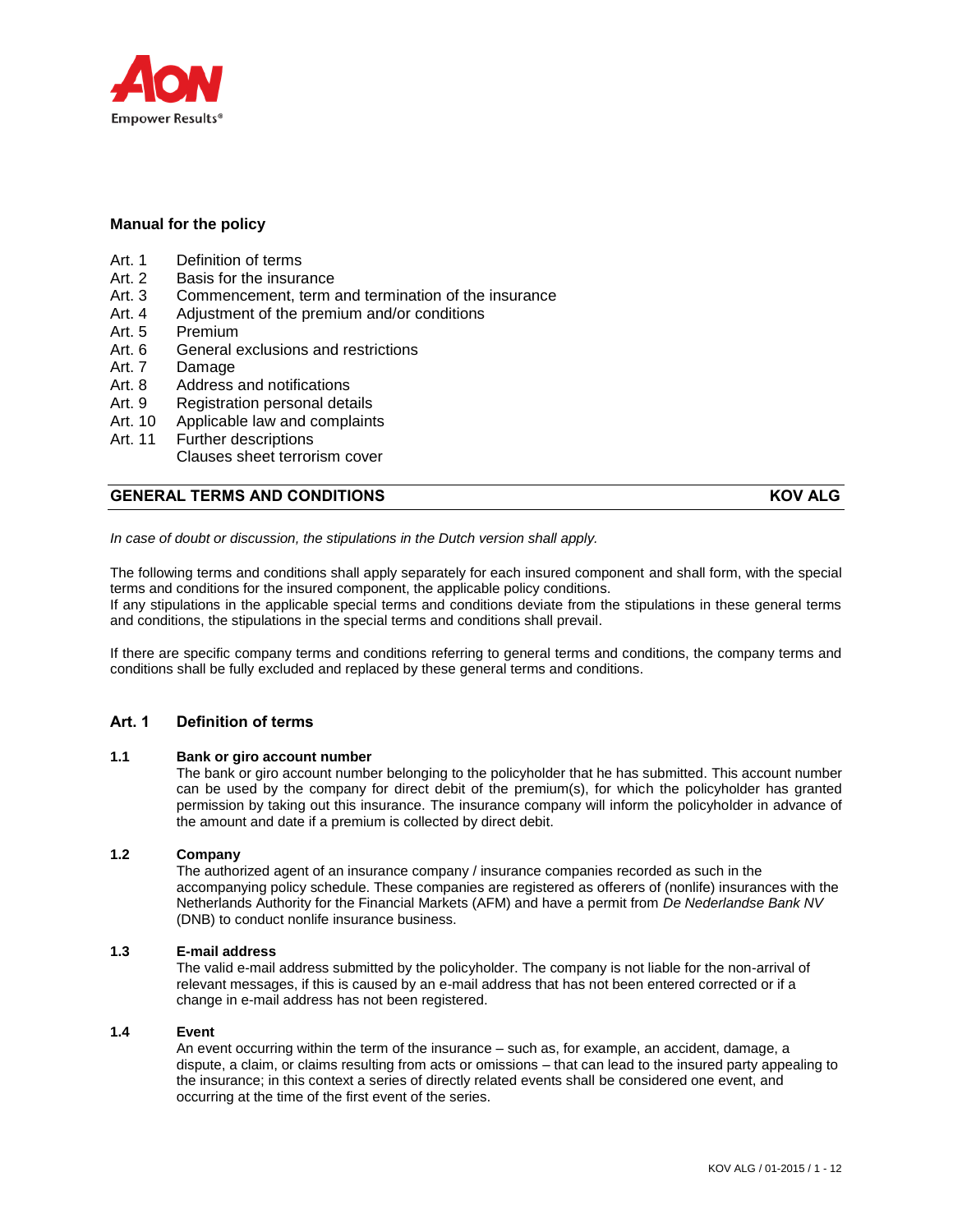

#### **1.5 Insurance contract**

This contract shall comply – unless explicitly agreed otherwise between the parties – with the contingency requirement referred to in article 7:925 of the Civil Code of The Netherlands, if and to the extent that the damage for which the company is liable is the result of an event of which it was uncertain for the parties, at the time that the insurance was taken out, that it would result in damage for the insured and/or a third party, respectively would result in this in future under normal circumstances.

### **1.6 Insured party/parties**

The policyholder and/or that party / those parties described as such in the special insurance terms and conditions that apply to the insured interest.

#### **1.7 Personal Digital Record**

The personal part of the back office of the company, that can be accessed online, in which the policyholder manages his personal and insurance details. Access is by a unique code, consisting of a user name and password, chosen by the policyholder himself.

If there are no more current insurances in the Personal Digital Record and the time limit for the terminated insurances has expired, the Personal Digital Record shall be closed. The record can then no longer be accessed.

### **1.8 Personal injury**

Damage by injury or damage to the health of persons, fatal or otherwise, including the resulting damage.

#### **1.9 Policyholder**

The natural person (in private capacity) with whom the insurance was entered into, and who is recorded in the policy schedule as such.

### **Art. 2 Basis for the insurance**

#### **2.1 Basis**

The details, information and statements submitted by the policyholder shall be the basis of the insurance contract and are incorporated in this contract. The details in the insurance schedule shall be considered to originate with the policyholder.

### **2.2 Disclosure obligation of the policyholder on commencement of the insurance**

The policyholder is obliged, before entering into the contract, to inform the company of all facts that he knows or should know and of which he is or should be aware that these facts are or could be of interest for the acceptance decision of the company. This concerns both the policyholder himself as well as other interested parties in the requested insurance(s).

If this disclosure obligation is not (fully) complied with, this can result in the right to payment or to providing legal aid being restricted or even cancelled.

If the company was intentionally misled or if the company would never have concluded the insurance contract if it had been aware of the true facts, the company is also entitled to terminate the insurance forthwith within a term of two months of the discovery thereof.

#### **2.3 Disclosure obligation of the policyholder during the term of the insurance**

The policyholder undertakes to include all relevant changes that occur during the term of the insurance in his Personal Digital Record immediately. Relevant changes include his personal details as well as specific data on the insured risks. If the coverage is extended due to a later change, the disclosure obligation is extended as if the contract was concluded on the date of change.

## **2.4 Notifications by the company**

Notifications and commitments by the company shall only be binding when effected by e-mail or in writing.

#### **Art. 3 Commencement, term and termination of the insurance**

#### **3.1 Commencement and term**

- a. All offers and calculations on the internet are without obligation, until the policyholder makes a final request for acceptance of an insurance;
- b. The provisional coverage shall only be valid after the policyholder has entered all data and has agreed to take out the insurance. The provisional coverage shall commence immediately or a commencement date chosen later at 0.00 PM;
- c. If it becomes apparent, based on the entered data, that acceptance is not or not immediately possible, no provisional coverage shall be effected;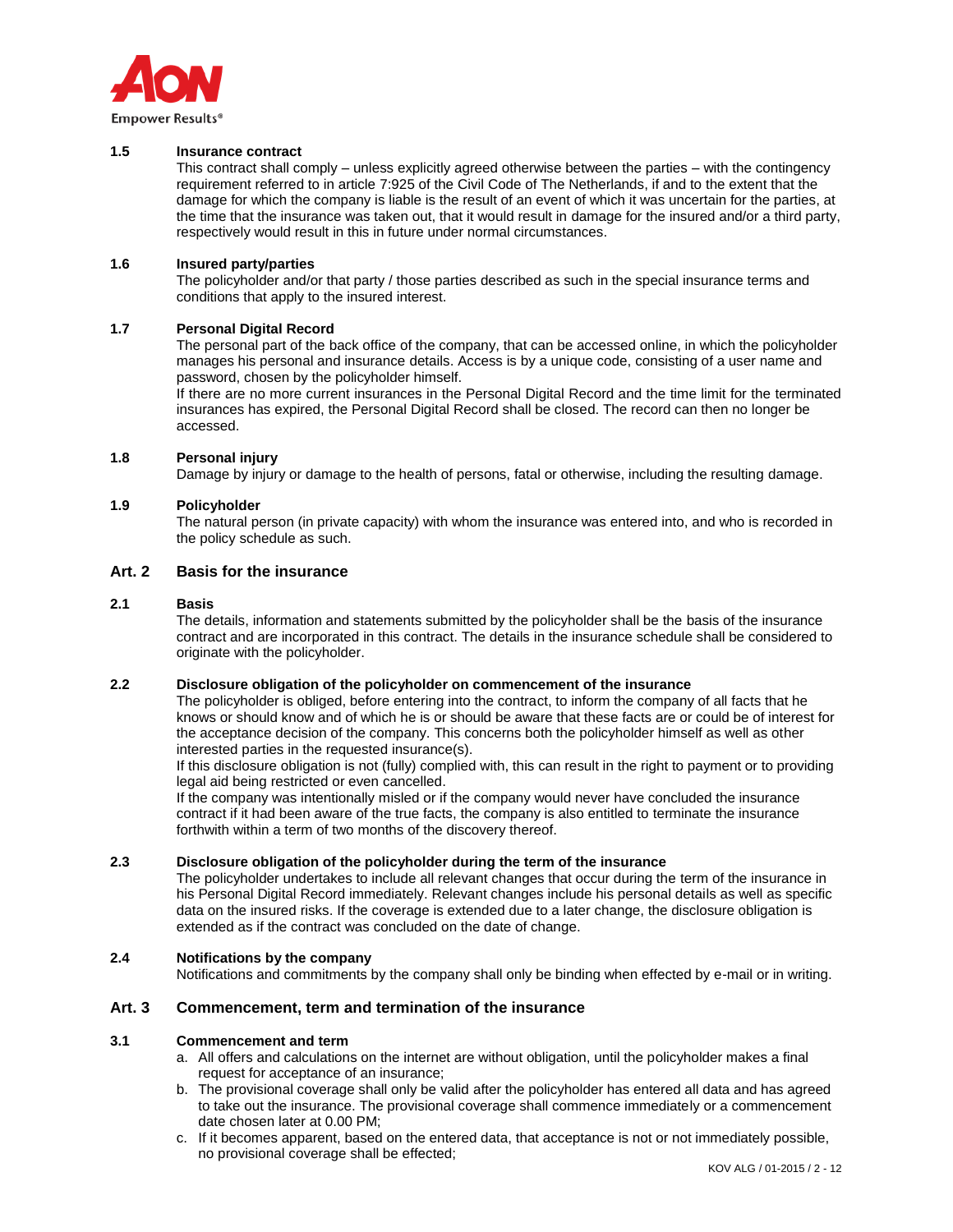

- d. The company shall only definitely accept each new policyholder and convert the granted provisional coverage into final coverage, after an technical insurance assessment has been conducted and the first premium has been collected;
- e. The company reserves the right, based on a technical insurance assessment, not to accept the policyholder or to refuse a certain insurance, after which the (possibly) granted provisional coverage is terminated immediately and therefore no claim whatsoever can be made on this insurance for the period thereafter;
- f. The company shall inform the policyholder, except in unforeseen circumstances (including force majeure), of its acceptance decision within 1 workday;
- g. The policyholder shall take out, manage and change all his insurances himself, by accessing his Personal Digital Record:
- h. The company shall immediately provide provisional coverage for each change indicated by the policyholder in his Personal Digital Record. If the newly occurring insurance situation falls outside the perimeters of the acceptance policy, the company shall inform the policyholder, except in unforeseen circumstances, of this within 1 workday, after which the provisional coverage of the newly to be insured risk is terminated. The company reserves the right, in that situation, to terminate the existing insurance contract;
- i. In general, no policy document or policy endorsement on paper shall be provided. A policy document (endorsement) on paper shall be provided only be explicit request of the policyholder. The connected costs shall be to the account of the policyholder;
- j. Any suspension, settlement or discount of the premium, expenses and insurance tax owed shall not be possible;
- k. Any requests or changes sent in another manner than in the Personal Digital Record (e.g. by e-mail) can only be considered as received if the company has confirmed the receipt thereof.

## **3.2 Termination of the insurance**

- a. The insurance shall be terminated by the policyholder giving notice immediately or at any later date chosen by the policyholder through his Personal File;
- b. The insurance shall be terminated by the company giving notice:
	- 1. on the policy renewal date stated in the policy schedule subject to a term of notice of two months;
	- 2. after an event has been reported to the company, which resulted or shall result in payment(s), or after the event has been rejected by the company, with a term of notice of two months;
	- 3. if the policyholder has acted intentionally to mislead the company or if the company would never have concluded the insurance had it known of the true state of affairs, within two months after this discovery with immediate effect;
	- 4. following a court order for debt rescheduling of the policyholder or as soon as the policyholder has been declared bankrupt, effective immediately;
	- 5. in case of fraud, swindle or deceit by the policyholder, with the intent to misled the company, effective immediately;
	- 6. if periodic checking of national or international sanction lists show that the policyholder, the insured interests, the insured person(s) or any other interested party are listed on these lists, effective immediately;
	- 7. if the policyholder fails or refuses to pay the premium or pays it too late. Termination shall take place pursuant to article 5.
- c. The insurance shall also be terminated without notice in writing being required:
	- 1. As soon as the previously agreed termination date, stated in the policy schedule, has occurred;
	- 2. As soon as the policyholder is no longer domiciled or established in The Netherlands;
	- 3. As soon as the policyholder or his heirs no longer have an interest in the insured interest.

# **Art. 4 Adjustment of the premium and/or conditions**

The company reserves the right to implement changes in the premiums and/or conditions of certain groups of insured parties, groups of insurance and/or classes of insurance. The changes concerned will take immediately effect after notification, or, if explicitly stated, at a later time.

It is assumed that the policyholder agrees to these changes, unless he states otherwise in writing within a month of being notified of the change.

In this case, the insurance ends on the date stated in the notification.

# **Art. 5 Premium**

### **5.1 Premium by direct debit / electronic invoicing**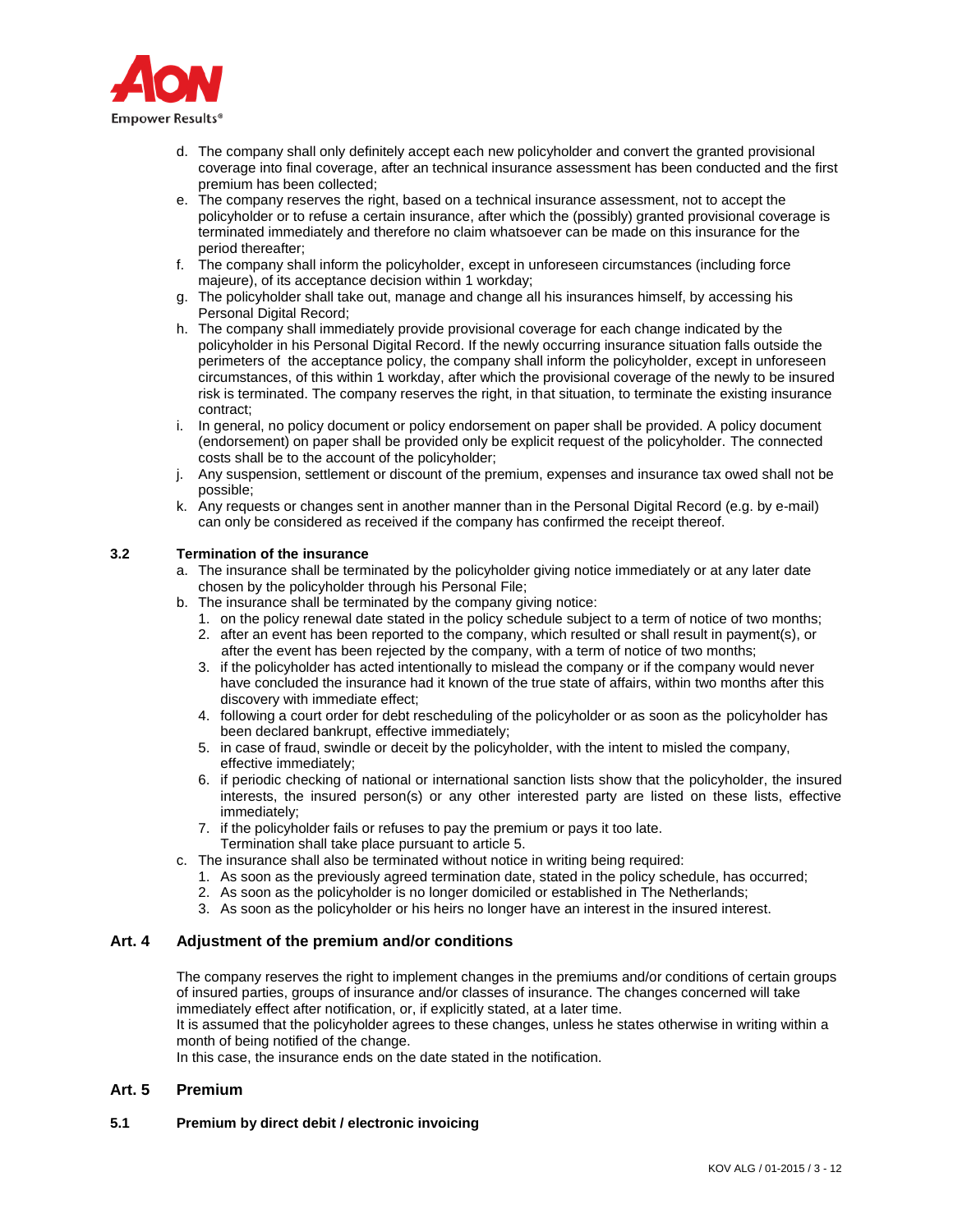

The premium, including  $-$  if applicable  $-$  the costs and the insurance tax for the concluded insurance contract, shall be paid by direct debit in instalments chosen by the policyholder, or by the policyholder himself by means of electronic invoicing. The premium shall be owed on the premium due date by advance

payment. In case of direct debit, in accordance with the direct debit schedule, the policyholder shall reserve the right to immediately reverse the payment, if he is of the opinion that the company collected the premium(s) wrongfully.

## **5.2 Consequence of default of payment**

In the unlikely event that the premium(s) cannot be collected by the company, irrespective of the reason, then a demand for payment will be sent to the policyholder after the due date stating the consequences of continuing to withhold payment.

The cover relating to the insurance concerned lapses by operation of the law if the policyholder does not fully satisfy his/her payment obligations within a term of 14 days, starting from the day after the demand for payment.

If the premium(s) owed cannot be collected a third time, and no payment was received after the demand for payment, the insurance shall be cancelled due to default of payment.

Even if the insurance is cancelled due to default of payment, the policyholder shall be obliged to pay the premium(s). The coverage shall not be restored after payment.

### **5.3 Reimbursement of premium**

Except when the insurance was terminated for intent to mislead the company, if the insurance is terminated in the interim, the premium shall be reimbursed in fairness for the insurance term not yet expired, possibly with deduction of expenses.

# **Art. 6 General exclusions and restrictions**

## **6.1 General exclusions**

#### Damages due to:

- a. Nuclear reactions;
- b. Willful damage;
- c. Earthquakes and volcanic eruptions;
- d. Flooding;
- e. Collapses;

as stated in the further descriptions, shall be excluded from this insurance.

Damage due to terrorism are subject to the conditions in the Clauses Sheet Terrorism Coverage.

## **6.2 Trade and/or economic sanctions**

Concluding an insurance contract with you may be forbidden. This is determined by national and international (sanction) rules. A contract is not concluded if you or another interested party appears in a national or international sanction list. We check this afterwards, which is why the 'suspensive condition' stated below applies.

We perform the first check, in any case, within 10 working days after we have sent you the policy. If you or other interested persons are not listed on a sanction list, then the contract will take effect from the date stated on the policy. If a person is listed on a sanction list, then we will inform the applicant about this in writing.

The suspensive condition reads:

*The contract may only be concluded if this check shows that offering financial services is not forbidden by virtue of the Sanctions Act or legislation, for or for the benefit of:*

- *the policyholder;*
- *the insured persons, co-insured and other (legal) persons who could benefit from the existence of the contract;*
- *the representatives and agents of the company of the policyholder;*
- *the definitive financial interested parties concerned at the company of the policyholder.*

When it appears, after the issue of the policy, that the policyholder, the insured property, the insured person(s) or other interested parties is/are (as yet) listed on a national or international sanction list and this is not determined by a periodic check, then the following applies:

- the company will not pay any payment for damage and/or loss of property in which one may not trade according to national or international legislation;
- the (financial) interests of persons, companies, government bodies and other entities, for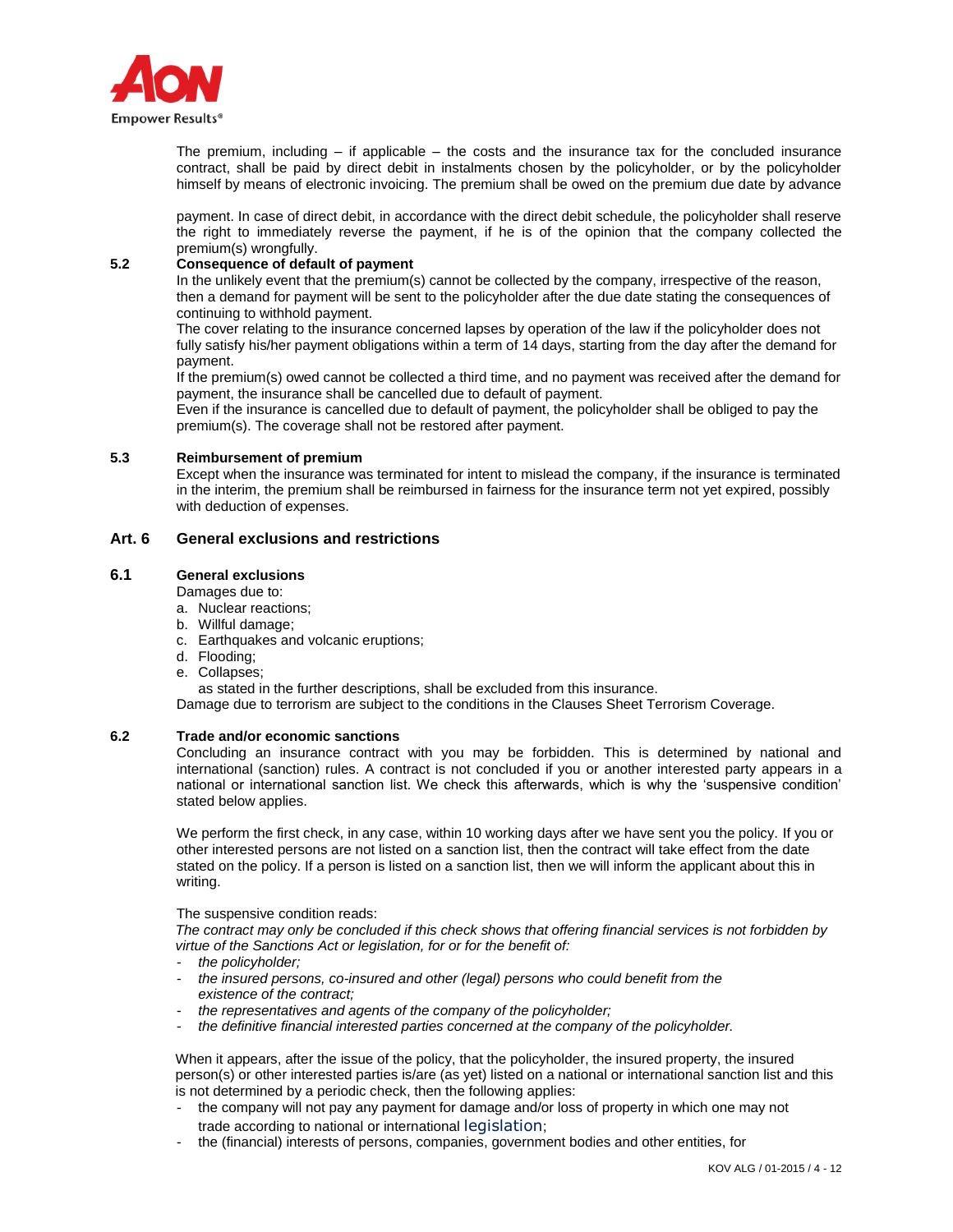

whom/which it is not permitted that insurers insure these interests by virtue of the national or international legislation, are excluded from the insurance.

# **Art. 7 Claims**

**7.1** In case of damage, the insured party or the party entitled to payment is obliged to:

- a. To limit the damage to the fullest extent possible and follow any instructions from the company;
- b. As soon as the insured party knows or should know of an event that could lead to the company paying out, inform the company of this event as soon as reasonably possible;
- c. Reporting this online, or, if this is not possible, submit a full and signed report of the damage;
- d. If damage is caused by an offense, such as burglary/theft, or an attempted burglary/theft, robbery, extortion, fraud, vandalism, as well as by loss or missing items, report this to the police;
- e. Provide the company within a reasonable period with all the information and documents that are important for the company to assess the payment obligation;
- f. Give full cooperation to the damage settlement and refrain from any actions that could damage the interests of the company. This also applies to dealing with compensation claimed by a third party (liability claim), respectively recovery of damage by the company.

## **7.2 Loss of right to compensation**

The right to (full) compensation or payment is cancelled if:

- a. The damage is caused intentionally, by willful or other recklessness, or intentional or other reckless culpability, or with the approval of the insured party or the party entitled to payment; irrespective of whether this damage was caused to his own interest(s) or (also) to those of another insured party / other insured parties. In this case insured party includes the spouse, registered partner, children and household members, whose interest is co-insured, whether or not they are stated in the policy as insured party;
- b. In case of damage it is shown that the insured party or the party entitled to payment failed to comply with his obligations from this policy, and thereby harmed the interests of the company;
- c. In case of damage it is shown that the insured party or the party entitled to payment failed to comply with his obligations from this policy, with the intent to mislead the company, unless such deception does not justify the cancellation of the right to compensation:
- d. After three years, if the company has taken a final position on a claim on the policy from the party entitled to payment:
	- Either by rejecting the claim;
	- Either by (an offer of) payment by means of a final settlement, to be calculated from the day on which the party entitled to payment or his authorized representative was made aware of this position. Unless the party entitled to payment or his authorized representative contested the company's position within this period;
- e. By expiry: if the notification did not take place within three years after the time in which the insured party or the party entitled to payment knew or could have known of the event that could lead to the company being obliged to payment.

## **7.3 Claim settlement for material insured items**

The damage is determined by the company, respectively by an expert appointed by the company. The insured party is entitled to appoint an expert himself. If there are two experts, both from the side of the insured party and from the side of the company, before a valuation is conducted, a third expert shall be appointed, who shall rule, if there is a difference of opinion, within the limits of the two valuations. This ruling shall be binding for both parties, as well as the valuation by both aforementioned experts, when an agreement has been reached on the amount of the damage. The appointment of the experts referred to in this article and the acceptance by the experts of their appointment shall be shown by a deed, signed by the company, the policyholder and the experts.

### **7.4 Claim settlement on liability damage**

The company is entitled to compensate injured parties directly and enter into settlements with those parties. The company is not bound by any promise from an insured party on acknowledgment of liability or obligation for compensation. Claims by injured parties for compensation of personal injury shall be dealt with pursuant to the stipulations in article 7:954 of the Civil Code of The Netherlands. If the compensation to be paid is to be in regular installments and if the total amount of these payments (including possible other compensations) is higher than the insured amount, the term or the amount of these payments shall be adjusted accordingly.

# **7.5 Transfer of ownership after theft**

KOV ALG / 01-2015 / 5 - 12 The insured party is obliged, at the request of the company, to transfer the ownership of the items lost by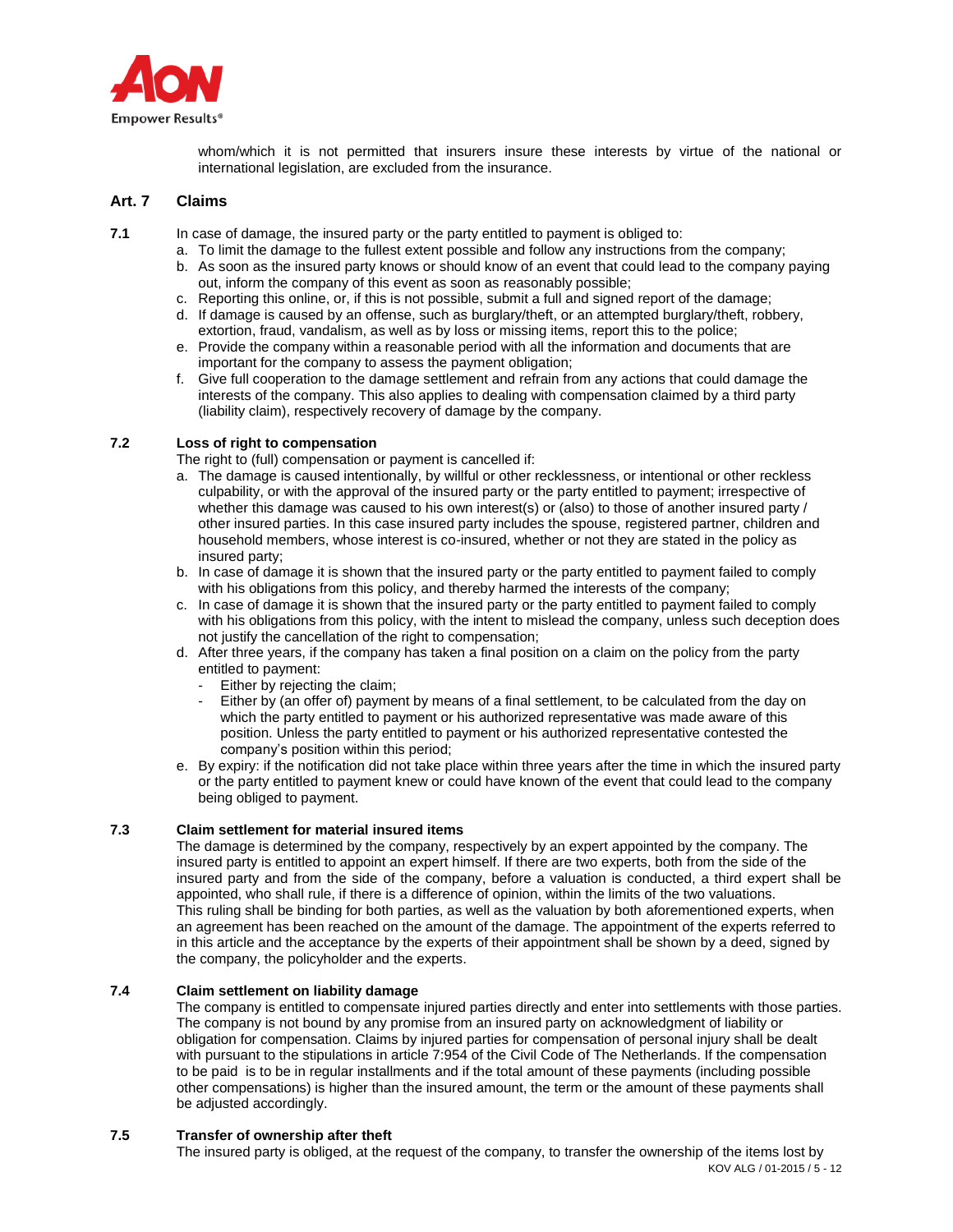

theft for which the company has paid or shall pay compensation. If these items come into the possession of the company afterwards, the company shall transfer these back to the insured party at his request, against reimbursement of the amount paid for these items, deducting the costs of repairs of any damage incurred after the theft. However, the costs of repair shall not be more than the value of these items. If the stolen items revert back to the ownership of the insured party, without intervention by the company, he is obliged to inform the company accordingly.

## **7.6 Damage settlement**

The payment of compensation shall take place as soon as all documents pertaining to the damage event have been received, the company has acknowledged its obligation to pay compensation and the parties have reached an agreement.

# **7.7 Other insurances**

If the same damage is also covered by one or more other insurances, and the amount of all insurances exceeds the value of the insured interest, the compensation shall be reduced accordingly. No premium shall be reimbursed. Any self-insurance for another insurance shall not be compensated.

### **7.8 Aon Helpline**

- a. The Aon Helpline shall provide its services in proper consultation with the insured parties, their family members or authorized agents, within a reasonable term and if this is not made impossible due to government regulations or other external circumstances. The Helpline is free to choose any parties it wishes to engage for its services.
- b. The Aon Helpline shall enter into agreements on behalf of the insured parties or their authorized agents.
- c. The Aon Helpline is entitled to demand the required financial guarantees to the extent that the provision of its services is not covered by the insurance. If this is not complied with, the obligation of the Aon Helpline to provide the requested services, as well as any thereto connected other insurance coverage shall be terminated.
- d. The Aon Helpline shall not be liable, except for its own shortcomings and errors, for damage resulting from shortcomings or errors of third parties, without prejudice to the own liability of these third parties.

# **Art. 8 Address and notifications to the policyholder**

Any notifications to the policyholder shall be sent legally to the address on the policy schedule, or, if there has been a change of address, to the address last known to the company.

# **Art. 9 Registration Personal Details**

### **9.1 Privacy legislation**

The personal data you provide to us will be used by us to process your request for information, quotes and financial products. We also use this personal data to possibly contact you on the basis of the quotation, for the establishment of the insurance and for the services provided by us. We handle your information with great care. We also request this from other parties with whom we share your information. More information about how we handle your personal data can be found in our Privacy Statement at aon.nl/privacyverklaring.

### **9.2 CIS**

The data provided in case of damage can be processed in the database of the Central Information System Association (CIS) of insurance companies operating in The Netherlands. The privacy regulations of the CIS shall apply to this registration; you can find the text on [www.stichtingcis.nl.](http://www.stichtingcis.nl/)

### **Art. 10 Applicable Law and Complaints**

### **10.1 Applicable law**

The laws of The Netherlands shall apply to this insurance contract.

### **10.2 Complaints**

If you are not satisfied with the services provided by Aon or the insurance company, you can submit your complaints and / or suggestions to the management of Aon, Admiraliteitskade 62, 3063 ED Rotterdam, Postbus 518, 3000 AM Rotterdam. You can also report the complaint via our website: [www.aon.nl.](http://www.aon.nl/)

After receiving your complaint we will contact you as soon as possible but in any case within two weeks.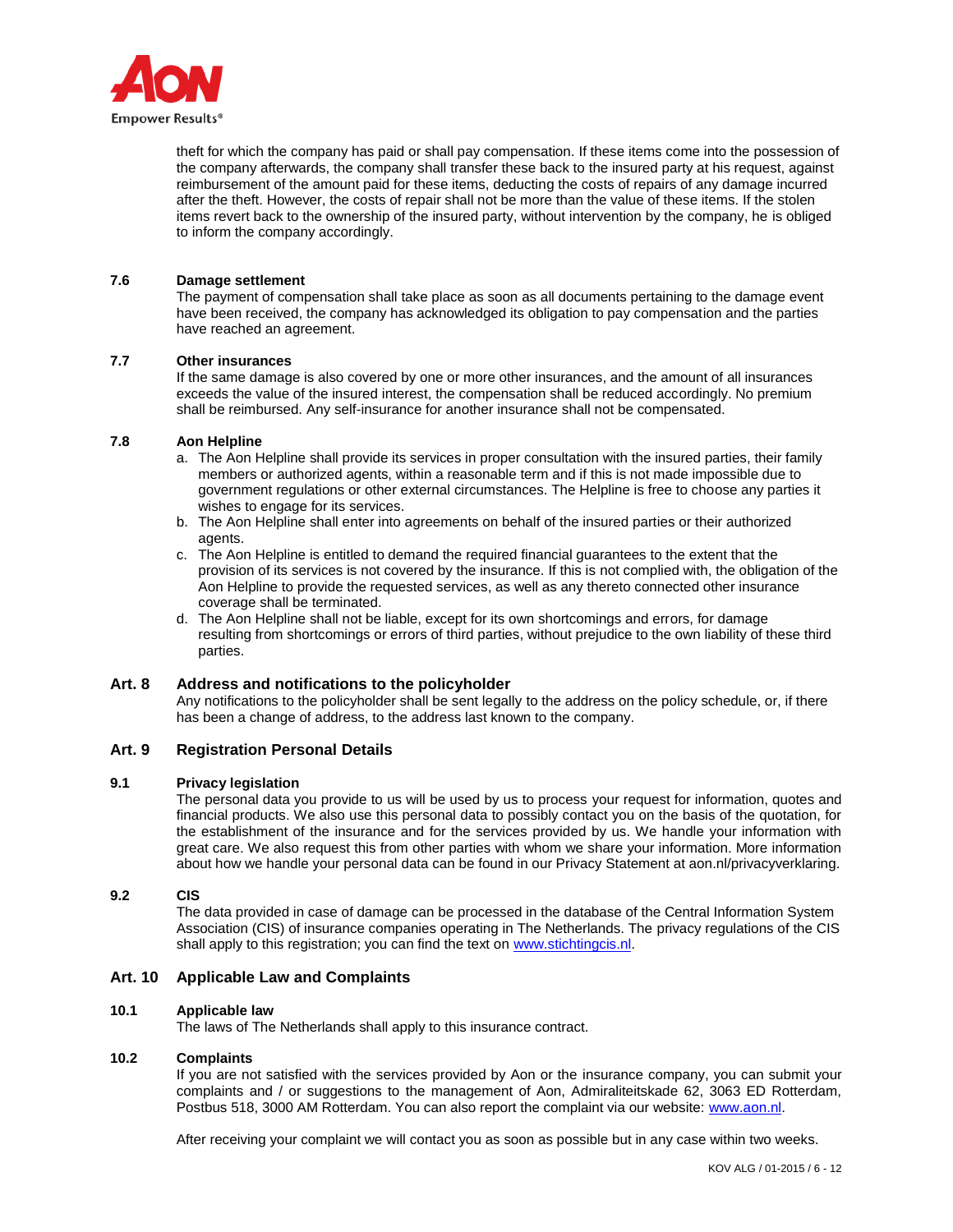

With complaints about the service provided by the insurance company, you can of course approach the management of the insurance company directly. If desired, you can request contact details from Aon.

Experience shows that most complaints are handled satisfactorily. If, however, we are unable to find a solution, you can turn to the Klachteninstituut Financiële Dienstverlening with your complaints. PO Box 93257, 2509 AG The Hague

telephone 077 333 8 999, Website www.kifid.nl.

This complaints procedure at Kifid is only open to consumers, and therefore not to companies or individuals who exercise a profession.

Aon follows the statements of the Kifid. You can also contact the civil court.

## **Art. 11 Further Descriptions**

The following provides an explanation of terms used in the special conditions.

#### **11.1 Earthquake and volcanic eruptions**

'Earthquake and volcanic eruptions' means damage occurring, either during the time in which, or during 24 hours after which, in or near the place where the insured property is located, the consequences of an earthquake or volcanic eruption were manifest, unless the insured party can prove that the damage was not due to one of the aforementioned phenomena.

### **11.2 Nuclear reactions**

'Nuclear reactions' means each nuclear reaction that emits energy, such as nuclear fusion, nuclear fission, artificial and natural radioactivity. The exclusion for nuclear reactions does not apply to radioactive nuclides that are outside a nuclear reactor and are used or intended for industrial, commercial, agricultural, medical or scientific purposes, provided that the Minister of Housing, Spatial Planning and the Environment has granted a permit for the manufacture, use, storage and disposal of radioactive substances. To the extent that a third party is liable for damage suffered under the law, the exclusion shall apply. In this contact, the 'law' means the Nuclear Accidents Third Parties Liability Act (Bulletin of Acts and Decrees 1979-255), i.e. the special legal regulation for liability in nuclear energy. 'Nuclear installation' means a nuclear installation as referred to in the law, and a nuclear installation aboard a ship.

### **11.3 Costs of safeguarding**

'Costs of safeguarding' means the costs of measures taken during the term of the insurance by or on behalf of the insured party/parties, that are reasonably necessary to avert the immediate threat of damage which is covered by the insurance, or to limit such damage, also if these measures were ineffective. 'Costs of measures' includes damage to items used for these measures.

### **11.4 Fire**

'Fire' means a fire caused by incarnation and accompanied by flames, outside a fireplace, that is capable of spreading under its own force. The following shall, among others, not be considered a fire:

- a. Singing, scorching, melting, carbonizing, smoldering;
- b. Burning through of electrical appliances and engines;
- c. Overheating, burning out, breaking apart of ovens and boilers.

#### **11.5 Surveyor's fees**

'Surveyor's fees' means fees and expenses of surveyors and experts to assess the damage. For the expert appointed by the insured party, this is limited to the amount of the wages and expenses of the expert appointed by the company.

# **11.6 Collapse**

Collapse is understood to mean damage caused by:

- caving-in and subsidence resulting from the nature of the building(s), as well as the foundations, and also if this is the result of the nature of or a defect in the building(s) and foundations;
- ground subsidence and landslip..

### **11.7 Aircraft**

'Damage cause by aircraft' means damage to the insured parties as a result of being struck by a departing, flying, landing or falling airplane or spacecraft, respectively a projectile, explosive substance or other object, connected to, detached from., thrown from or falling from such an airplane or spacecraft, as well as any other item struck by any of the aforementioned items.

#### **11.8 Willful damage**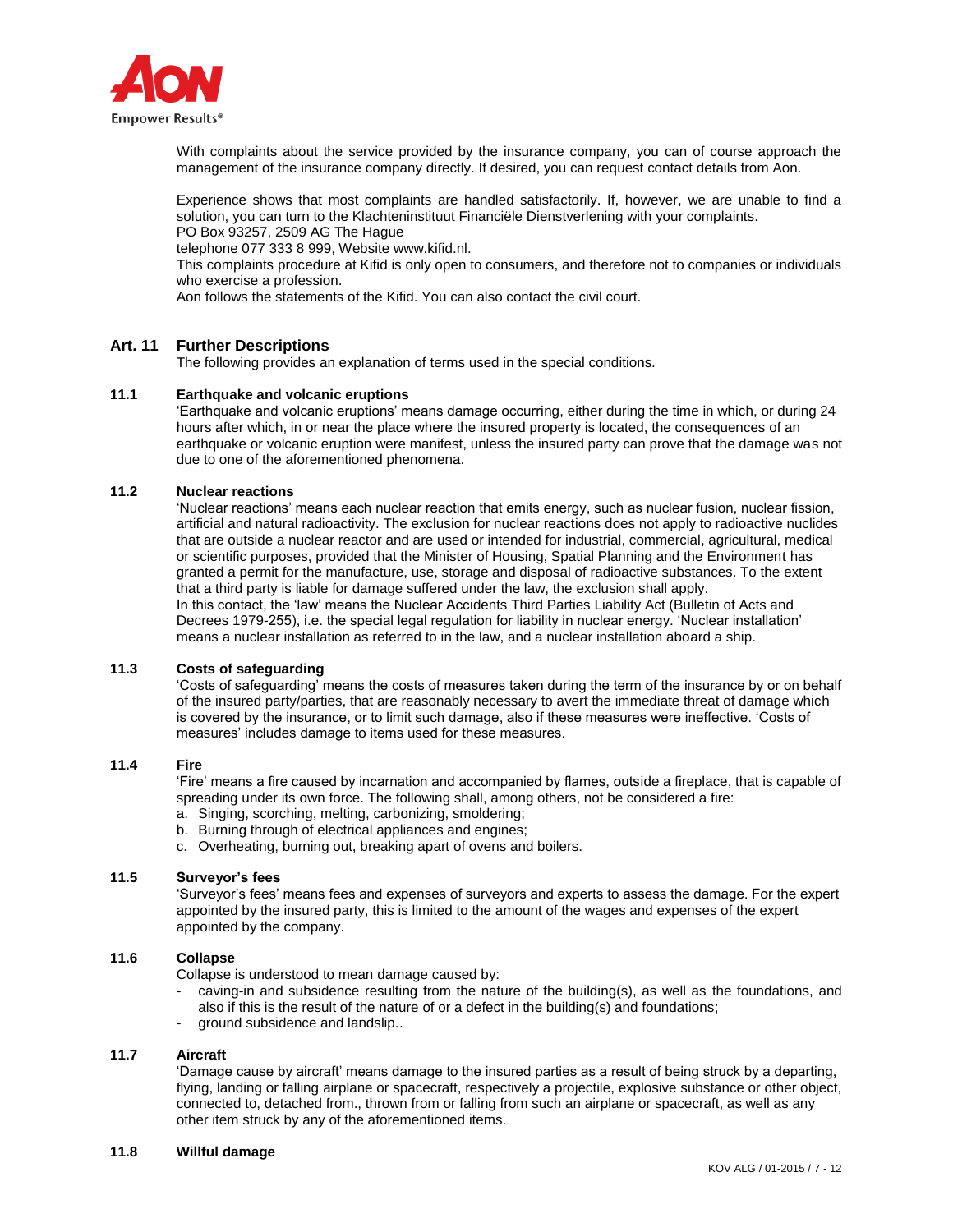

'Willful damage' means damage caused by or resulting from armed conflict, civil war, rebellion, civil commotion, riots and mutiny.

The company shall be obliged to prove that the damage was caused directly, or resulted from, one of the aforementioned causes. The six aforementioned forms of willful damage, as well as the definitions of these forms of willful damage are included in a text that the Association of Insurers filed with the Registry of the District Court of The Hague on 2 November 1981.

#### **11.9 The Netherlands**

'The Netherlands' means the territory of the Kingdom of The Netherlands in Western Europe.

#### **11.10 Explosion**

'Explosion' means a full or partial destruction, caused immediately by a sudden violent manifestation of energy from gases or vapors, taking into account the following. If the explosion occurred within a barrel – closed or otherwise – the requirement of a sudden violent manifestation of energy is complied with if the wall of the barrel under pressure of gases or vapors within (irrespective of how these gases and vapors were created and irrespective of whether these were already present before the explosion, respectively developed during the explosion) has been divided to such an extent that by the leakage of gas, vapor of fluid through the opening formed by the division, the pressures inside and outside the barrel are suddenly equal.

If this is not the case, or if the explosion occurred outside a barrel, the sudden violent manifestation of energy will have to be the immediate result of gases and vapors that were developed or exploded due to a chemical reaction of solid, fluid, gaseous and vaporized substances or a mixture thereof.

If insured items are fully or partially destroyed by an explosion, the damage to insured items is also covered for what can be considered consequential damage. If insured items are fully or partially destroyed by an explosion, the damage to insured items is also covered which can be considered in the vicinity of such a destruction.

The text of this clause and the accompanying explanation thereof has been filed with the Registry of the District Court of Utrecht on 5 April 1982 under number 275/82.

#### **11.11 Clearance costs**

'Clearance costs' only means those costs not already included in the damage valuation of clearing and/or demolishing and/or destroying insured items aboveground at the insured risk address and at the immediate vicinities of the aforementioned address, to the extent that this clearing and/or demolition and/or destruction is the necessary consequence of the damage covered by the policy.

This does not include the costs for investigating, cleaning, clearing, storing, transporting, destroying and/or replacing soil, (ground) water and surface water to eliminate pollution of the soil, (ground) water and surface water and the costs of isolating the pollution.

### **11.12 Flooding**

'Flooding' means the collapse or overflowing of dikes, quays, sluices or other dams, irrespective of whether the flooding was the cause or the consequence of an event covered by this insurance. The following shall not be considered flooding: overflowing of the aforementioned dams, if this overflow is caused by an extreme flood of heavy local rains of at least 40 mm in 24 hours, 50 mm in 48 hours or 65 mm in 72 hours in the vicinity of the location where the damage occurred.

#### **11.13 Riots, disturbances and disorders**

'Riots, disturbances and disorders' mean incidental manifestations of violence.

#### **11.14 Salvage**

'Salvage costs' are costs incurred by or on behalf of the Salvage Foundation during or immediately after a fire to offer assistance and taking the initial and most necessary measures to limit the damage.

### **11.15 Decontamination costs**

'Decontamination costs' are:

- a. Costs for investigating, cleaning, clearing, storing, transporting, destroying and/or replacing soil, ground and/or surface water to eliminate pollution therein; and
- b. Costs for isolating such pollution, including the costs of safeguarding this and emergency facilities. All of this only by instruction of a competent government authority and to the extent that:
- c. The soil, ground and/or surface water are at the location of the insured property or immediately in the vicinity of this location;
- d. All of the above is the necessary consequence of a covered event taking place within the terms of the applicable insurance.

These costs do not include the restructuring of the premises.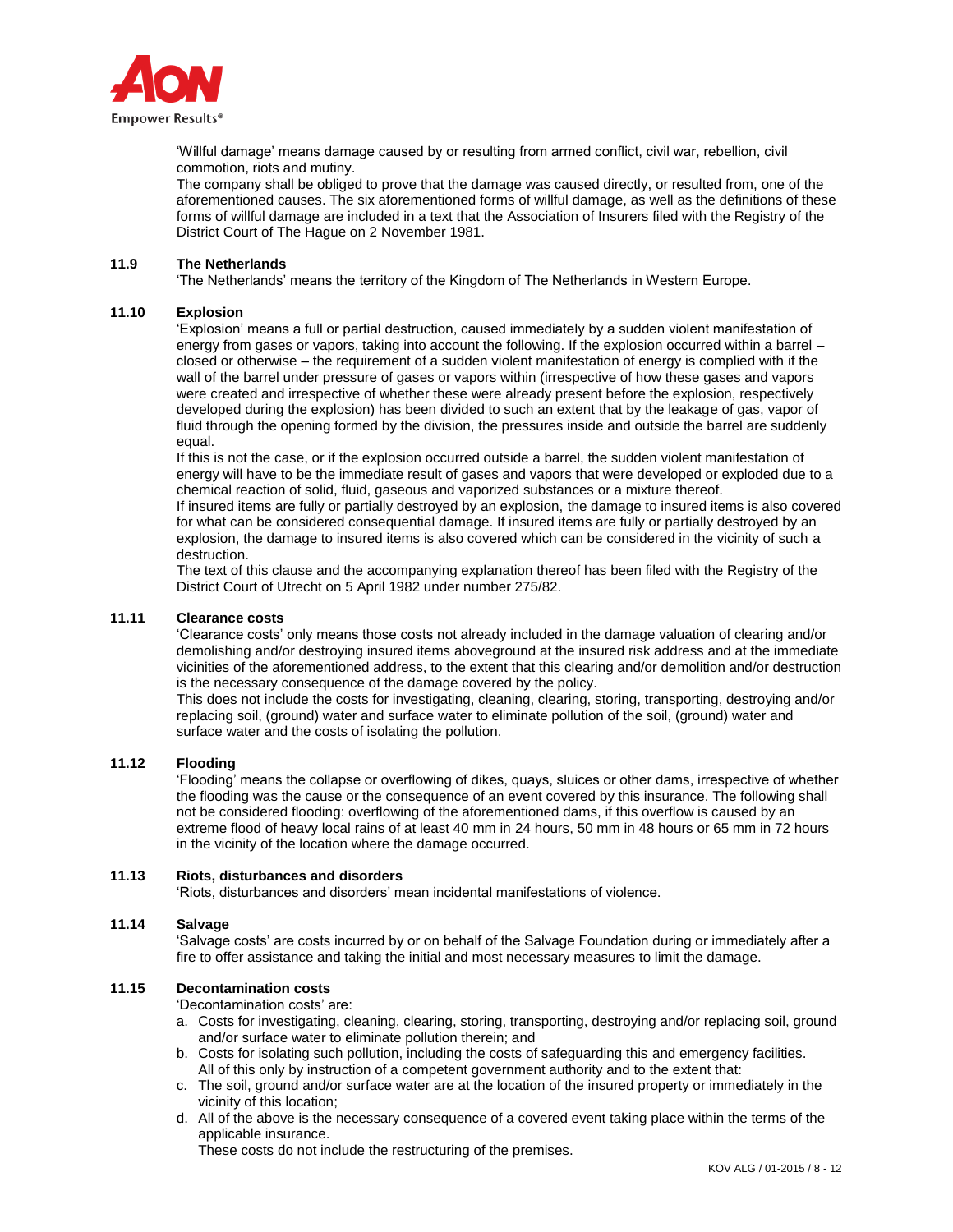

## **11.16 Storm**

'Storm' means a wind speed of at least 14 m per second.

# **11.17 Terrorism**

'Terrorism' means:

- Violent acts and/or behavior, in the form of an attack or a series of attacks that are linked in time and objective, as well as
- Spreading or having spread pathogens and/or substances causing injury and/or damage to the health, fatal or otherwise, of humans and animals and/or damage to items, respectively damage to economic interests, of which it can be assumed that such an attack or series of attacks, respectively the spreading of pathogens and/or substances – whether or not as an organization – was planned and/or executed with the intent of realizing certain political and/or religious and/or ideological goals.

According to the attached clause of the Dutch Terrorism Risk Reinsurance Company NV (NHT).

## **11.18 Terrorism prevention measures**

Measures taken by the government and/or insured parties and/or third parties to avert the immediate danger of terrorism or – if this has already occurred – to limit the consequences thereof.

## **11.19 External contingencies**

**'**External contingencies' means an immediate, unexpected and suddenly occurring external violence, other than an event against which the insured risk should normally, considering its nature and/or use, be able to withstand.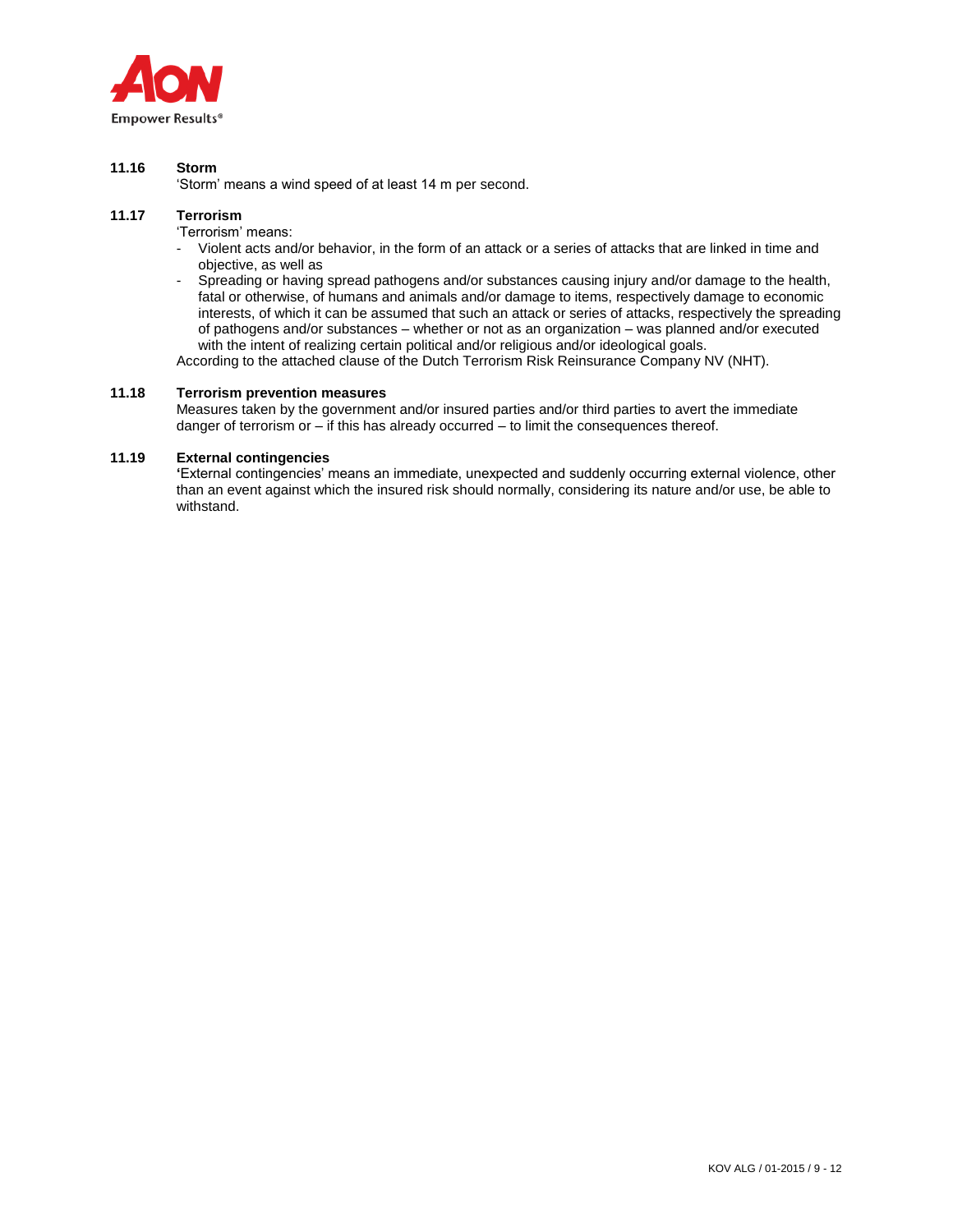

### **Clauses sheet terrorism cover**

From the Dutch Terrorism Risk Reinsurance Company NV (NHT).

#### **Art. 1 Definition of terms**

In this clauses sheet and the stipulations based on this sheet, the following terms shall mean the following – unless shown otherwise:

### **1.1 Terrorism:**

Violent acts and/or behavior – committed outside the scope of one of six the forms of assault defined in article 3:38 of the Financial Supervision Act - in the form of an attack or a series of attacks that are linked in time and objective, resulting in injury and/or damage to health, fatal or otherwise, and/or damage to property, respectively if economic interests are damaged otherwise, of which it can be assumed that such an attack or series of attacks – whether or not as an organization – was planned and/or executed with the intent of realizing certain political and/or religious and/or ideological goals.

## **1.2 Malicious contamination:**

Spreading or having spread – outside the scope of one of six the forms of assault defined in article 3:38 of the Financial Supervision Act – pathogens and/or substances that, as a result of their (in)direct physical, biological, radioactive or chemical effect, can cause and/or damage to health, fatal or otherwise, in humans and animals, and/or damage to property, respectively economic interests are damaged otherwise, of which it can be assumed that such spreading or having spread – whether or not as an organization – was planned and/or executed with the intent of realizing certain political and/or religious and/or ideological goals.

#### **1.3 Preventive measures:**

Measures taken by the government and/or insured parties and/or third parties to avert the immediate danger of terrorism and/or malicious contamination or – if this has already occurred – to limit the consequences thereof.

### **1.4 Dutch Terrorism Risk Reinsurance Company NV (NHT):**

A reinsurance company established by the Association of Insurers, where payment obligations from insurance contracts, that can result, directly or indirectly, for insurers approved in The Netherlands, from the realization of the risks referred to in articles 1.1, 1.2 and 1.3, can be reinsured.

#### **1.5 Insurance contracts:**

- a. Contracts for non-life insurance to the extent that these contracts, according to the conditions in article 1.1 under 'state where the risk is located' of the Financial Supervision Act, apply to risks located in The Netherlands.
- b. Life insurance contracts if concluded with a policyholder with his regular place of domicile in The Netherlands, or, if the policyholder is a legal entity, with the business concerning the insurance of the policyholder located in The Netherlands.
- c. Contracts of funeral insurance with in-kind benefits if concluded with a policyholder with his regular place of domicile in The Netherlands, or, if the policyholder is a legal entity, with the business of the policyholder located in The Netherlands, concerning the insurance.

#### **1.6 Insurers approved in The Netherlands**

Life, funeral with in-kind benefits, and non-life insurers that are authorized, based on the Financial Supervision Act, to conduct insurance business in The Netherlands.

# **Art. 2 Restrictions on the coverage for the risk of terrorism**

- **2.1** If and to the extent that, taking into account the descriptions in articles 1.1, 1.2 and 1.3, and within the restrictions of the applicable policy terms and conditions, there is coverage for the consequences of an event (directly or indirectly) related to:
	- terrorism, malicious contamination or preventive measures,

acts or behaviour to prepare terrorist acts, malicious contamination or preventive measures,

Hereinafter jointly to be called "the risk of terrorism", the payment obligation of the insurer for each claim submitted for compensation and/or payment shall be restricted to the amount of the payment that the insurer receives for that claim from the reinsurance for terrorism risk at the NHT, if this is an insurance with capital accumulation to be increased with the amount of the already accumulated capital from the insurance concerned.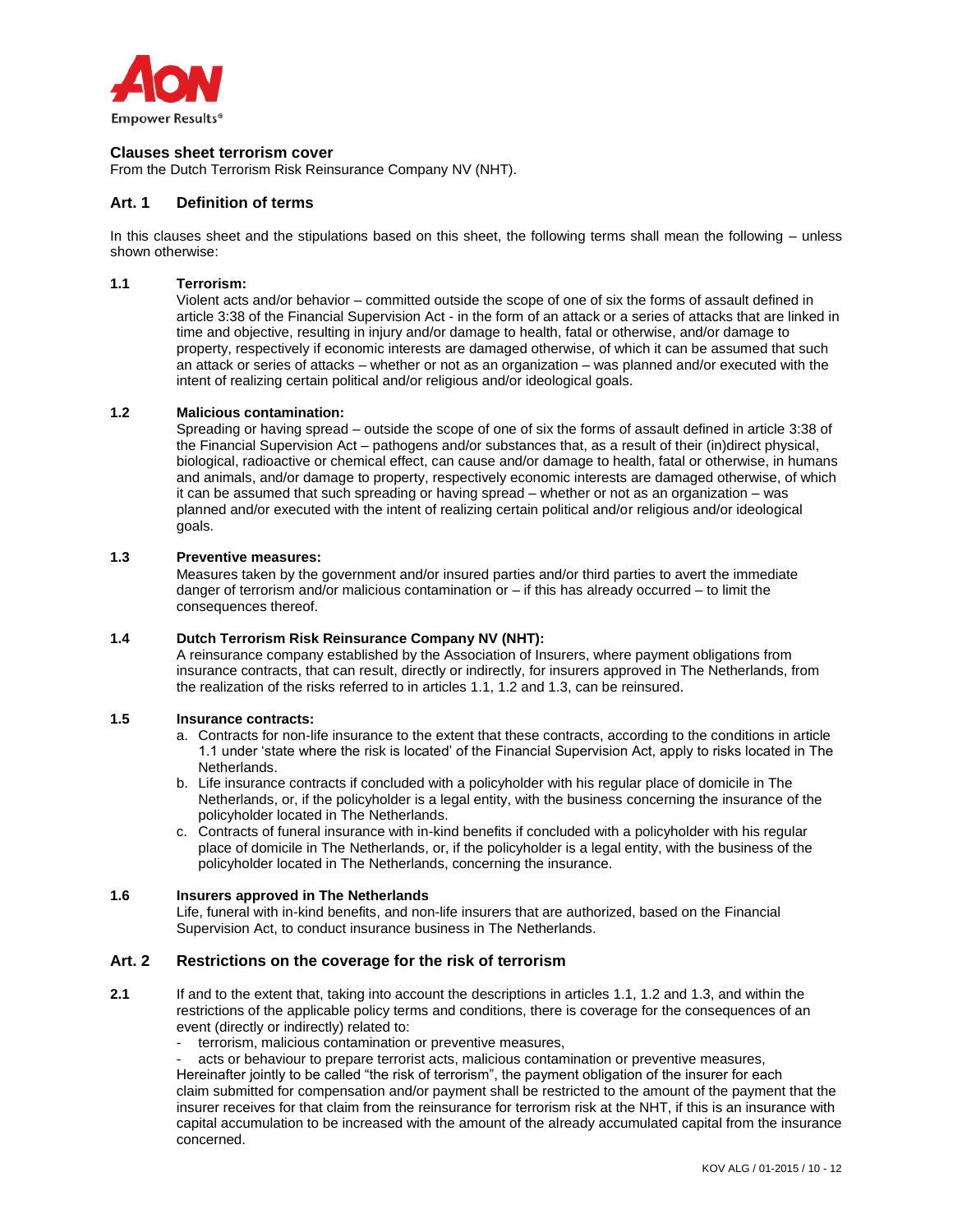

For life insurance, the amount of the accumulated capital shall be established according to the premium reserve for the insurance concerned pursuant to the Financial Supervision Act.